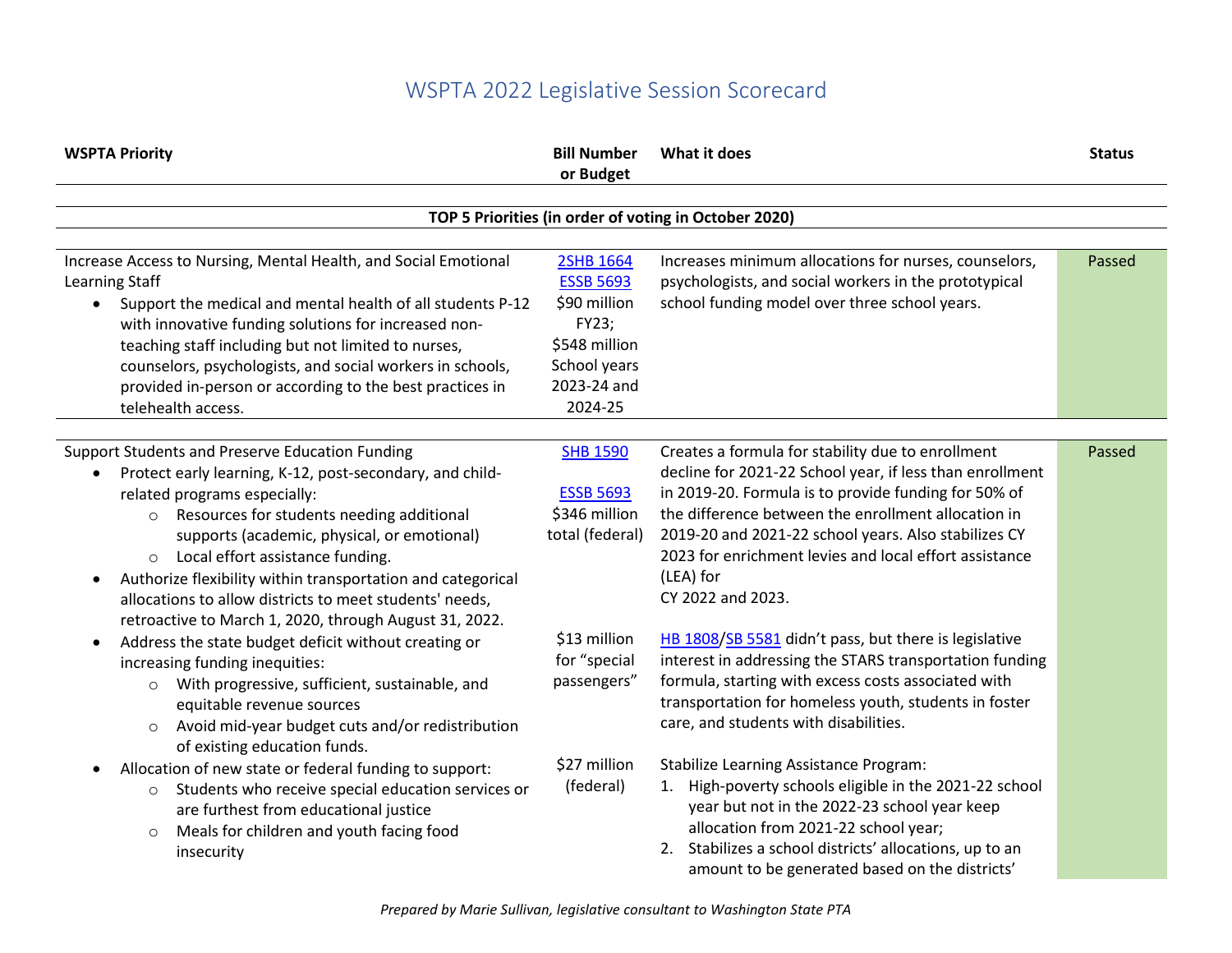| <b>WSPTA Priority</b>                                                                                                                        | <b>Bill Number</b><br>or Budget | What it does                                                                                                                                                                                                                               | <b>Status</b> |
|----------------------------------------------------------------------------------------------------------------------------------------------|---------------------------------|--------------------------------------------------------------------------------------------------------------------------------------------------------------------------------------------------------------------------------------------|---------------|
| COVID-19-related childcare and school-age-<br>$\circ$<br>student care needs<br>Social and emotional health of students and staff.<br>$\circ$ | <b>SHB 1878</b>                 | percentage of October headcount in K-12 eligible<br>for free and reduced-price meals in the 2019-20<br>school year if greater than the percentage allowed<br>in the 2022-23 school year.<br>Expanded school participation in the Community |               |
|                                                                                                                                              | \$21.6 million                  | Eligibility Provision to all schools with an identified<br>student percentage of 40% free and reduced-price<br>meals. Districts may group schools with lower than 40%<br>as long as the group average for all students is 40%.             |               |
|                                                                                                                                              | \$21.8 million<br>(federal)     | Additional food support programs                                                                                                                                                                                                           |               |
| Increase Educational Equity by Closing the Digital Divide                                                                                    | <b>E2SHB 1723</b>               | Requires the State Broadband Office to develop a                                                                                                                                                                                           | Passed        |
| Appropriate technology:                                                                                                                      |                                 | state digital equity plan and report to the                                                                                                                                                                                                |               |
| Robust, up-to-date, universal broadband<br>$\circ$<br>infrastructure                                                                         | \$50 million<br>(federal        | Legislature and Governor by 12/1/23, including<br>engaging school districts.                                                                                                                                                               |               |
| Affordable broadband internet service<br>$\circ$                                                                                             | Infrastructure                  | Modifies the Digital Equity Opportunity Program,                                                                                                                                                                                           |               |
| Developmentally appropriate internet-enabled<br>$\circ$<br>devices.                                                                          | Investment &<br>Jobs Act)       | expands purpose to advance broadband adoption<br>and digital equity. Grants may be used to provide                                                                                                                                         |               |
| Effective engagement in online learning:                                                                                                     |                                 | training and skill-building; access to hardware and                                                                                                                                                                                        |               |
| District-wide consistency in learning platforms<br>$\circ$                                                                                   |                                 | software; internet connectivity; digital media                                                                                                                                                                                             |               |
| Professional development for educational staff<br>$\circ$                                                                                    |                                 | literacy; assistance for low-income and                                                                                                                                                                                                    |               |
| including social emotional learning, equity, and social<br>justice in online environments                                                    |                                 | underserved areas of the state; and delivery of vital<br>services through technology.                                                                                                                                                      |               |
| Leveraging community partnerships, especially those<br>$\circ$                                                                               |                                 | Establishes the Digital Equity Planning Grant                                                                                                                                                                                              |               |
| that serve marginalized communities                                                                                                          |                                 | Program to provide grants to fund the                                                                                                                                                                                                      |               |
| Training and technical support for families and<br>$\circ$                                                                                   |                                 | development of a digital equity plan for specific                                                                                                                                                                                          |               |
| caregivers, that are accessible and delivered in a                                                                                           |                                 | regions. In awarding grants, Commerce must                                                                                                                                                                                                 |               |
| culturally competent context                                                                                                                 |                                 | consider how the grants awarded will increase the                                                                                                                                                                                          |               |
| Consideration for personal privacy issues and<br>$\circ$                                                                                     |                                 | number of PreK-12 students gaining greater access                                                                                                                                                                                          |               |
| adherence to data privacy laws                                                                                                               |                                 | to digital inclusion.                                                                                                                                                                                                                      |               |
| Identification of and support for sharing of best<br>$\circ$                                                                                 |                                 |                                                                                                                                                                                                                                            |               |
| practices among districts.                                                                                                                   |                                 |                                                                                                                                                                                                                                            |               |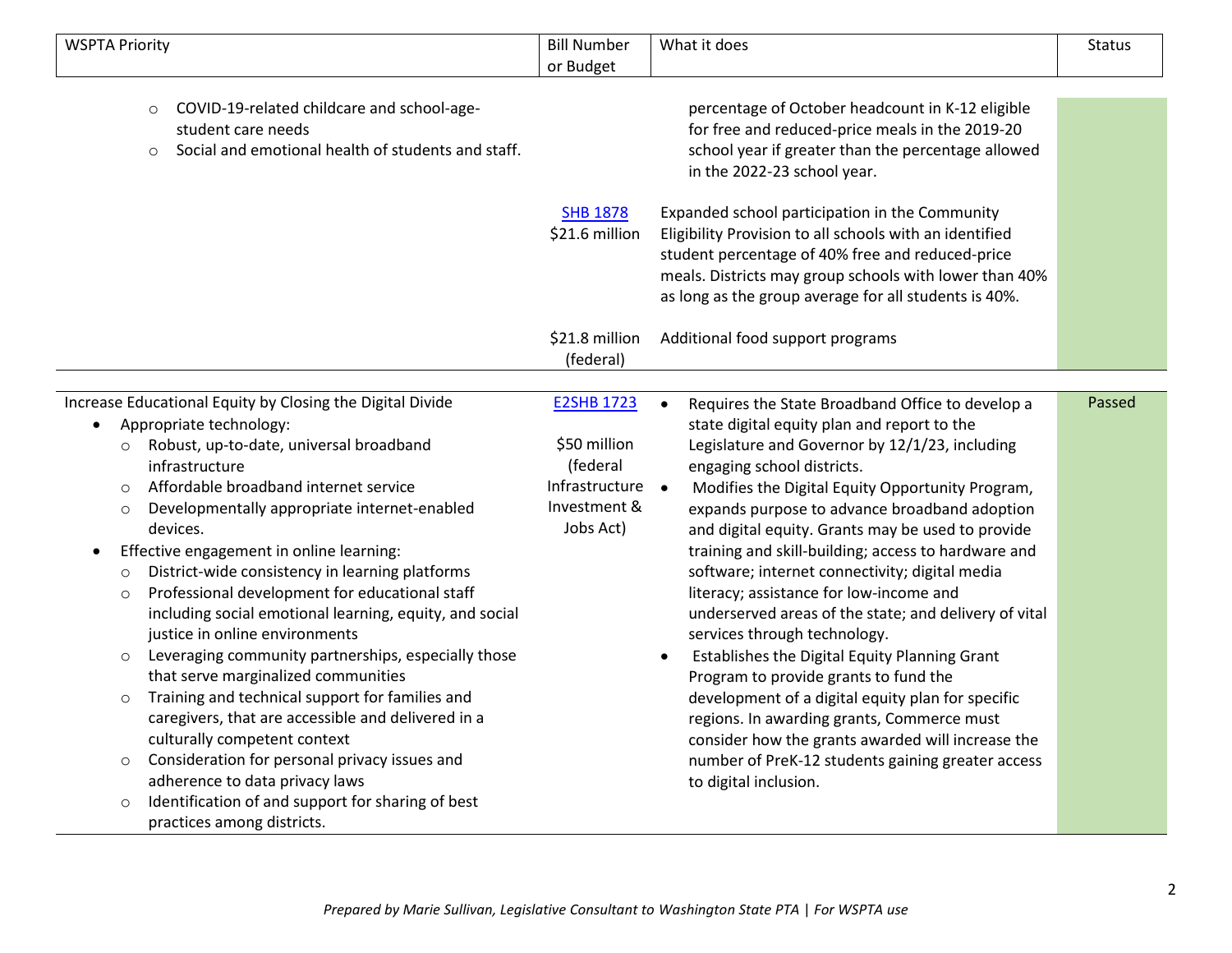| <b>WSPTA Priority</b>                                                                                                                                                                                                                                                                                                                                                                                                                                                                                                                                                                                                         | <b>Bill Number</b>                       | What it does                                                                                                                                                                                                                                                                                                                                                                                                                                                                                                                                                             | <b>Status</b>                  |
|-------------------------------------------------------------------------------------------------------------------------------------------------------------------------------------------------------------------------------------------------------------------------------------------------------------------------------------------------------------------------------------------------------------------------------------------------------------------------------------------------------------------------------------------------------------------------------------------------------------------------------|------------------------------------------|--------------------------------------------------------------------------------------------------------------------------------------------------------------------------------------------------------------------------------------------------------------------------------------------------------------------------------------------------------------------------------------------------------------------------------------------------------------------------------------------------------------------------------------------------------------------------|--------------------------------|
|                                                                                                                                                                                                                                                                                                                                                                                                                                                                                                                                                                                                                               | or Budget                                |                                                                                                                                                                                                                                                                                                                                                                                                                                                                                                                                                                          |                                |
|                                                                                                                                                                                                                                                                                                                                                                                                                                                                                                                                                                                                                               |                                          |                                                                                                                                                                                                                                                                                                                                                                                                                                                                                                                                                                          |                                |
| Supports and Funding for Students with Disabilities and Their<br>Families                                                                                                                                                                                                                                                                                                                                                                                                                                                                                                                                                     | \$21.8 million                           | Increased special education safety net allocations                                                                                                                                                                                                                                                                                                                                                                                                                                                                                                                       |                                |
| Make resources, program services, parent education,<br>$\bullet$<br>and training accessible including:                                                                                                                                                                                                                                                                                                                                                                                                                                                                                                                        | \$3.5 million                            | Additional funding for MTSS in fiscal year 2023.                                                                                                                                                                                                                                                                                                                                                                                                                                                                                                                         |                                |
| Local resource centers<br>$\circ$<br>Implementation of a statewide online portal.<br>$\circ$<br>Ensure that a range of appropriate devices and<br>$\bullet$<br>assistive technology is available.<br>Provide access to multi-tiered systems of support<br>$\bullet$<br>(MTSS).<br>Remove barriers and increase flexibility within<br>$\bullet$<br>categorical funds to meet the greatest needs.<br>Remove the 13.5% cap on funded enrollment for<br>$\bullet$<br>districts.<br>Fully fund and implement the federal government's<br>$\bullet$<br>obligations under the Individuals with Disabilities<br>Education Act (IDEA). | <b>SSB 5376</b>                          | Requires school districts to share information<br>about the Education Ombuds at the time of<br>enrollment or admission, and to include links to<br>OEO on their district and school websites.<br>Didn't pass:<br>SB 5922 would have modified the special education<br>multiplier for school districts with more than 500<br>students; so that when the enrollment percentage<br>for special education exceeds 15 percent, the<br>excess cost allocation calculated must be adjusted<br>by multiplying the allocation by 15 percent divided<br>by the enrollment percent. | Passed                         |
|                                                                                                                                                                                                                                                                                                                                                                                                                                                                                                                                                                                                                               |                                          |                                                                                                                                                                                                                                                                                                                                                                                                                                                                                                                                                                          |                                |
| Prevent and Reduce Gun Violence and Suicide<br>Identify, address, and mitigate the disproportionate<br>$\bullet$<br>impact on communities of color, LGBTQ+, and other                                                                                                                                                                                                                                                                                                                                                                                                                                                         | <b>ESSB 5078</b><br>2SHB 1664            | Limits high-capacity magazines to no more than 10<br>rounds of ammunition.<br>See above on school staffing for school mental health                                                                                                                                                                                                                                                                                                                                                                                                                                      | Passed                         |
| affected groups.<br>Fund community-based prevention strategies.<br>$\bullet$<br>Fund school mental health supports and a statewide<br>$\bullet$<br>anonymous reporting system.                                                                                                                                                                                                                                                                                                                                                                                                                                                | \$8.5 million<br>Office of<br>Firearms & | supports.<br>Didn't pass:<br>SB 5217 would have prohibited assault weapons                                                                                                                                                                                                                                                                                                                                                                                                                                                                                               | Some<br>funding<br>investments |
| Encourage school districts to partner with gun safety<br>$\bullet$<br>experts to educate their communities and promote safe<br>firearm storage.<br>Prohibit the sale or transfer of military-style assault<br>$\bullet$                                                                                                                                                                                                                                                                                                                                                                                                       | Safety<br>(various)                      | with some exceptions. Not considered in 2022<br>SHB 1759 would have required school districts to<br>$\bullet$<br>share information about safe storage of firearms<br>and medication.                                                                                                                                                                                                                                                                                                                                                                                     | More to do                     |
| weapons.                                                                                                                                                                                                                                                                                                                                                                                                                                                                                                                                                                                                                      |                                          | Also Supported Priorities (listed alphabetically)                                                                                                                                                                                                                                                                                                                                                                                                                                                                                                                        |                                |
|                                                                                                                                                                                                                                                                                                                                                                                                                                                                                                                                                                                                                               |                                          |                                                                                                                                                                                                                                                                                                                                                                                                                                                                                                                                                                          |                                |
| Equitable Identification and Services for Highly Capable Students                                                                                                                                                                                                                                                                                                                                                                                                                                                                                                                                                             |                                          | Didn't pass                                                                                                                                                                                                                                                                                                                                                                                                                                                                                                                                                              | Didn't Pass                    |

ble Identification and Services for Highly Capable Students • Achieve equitable representation in highly capable

(HiCap) programs via universal screening, including students who are low-income, Black, Indigenous and

## *Didn't pass*

• [HB 1611](https://app.leg.wa.gov/billsummary?BillNumber=1611&Initiative=false&Year=2021) would have modified school district procedures related to the identification, selection, and placement of students into programs for highly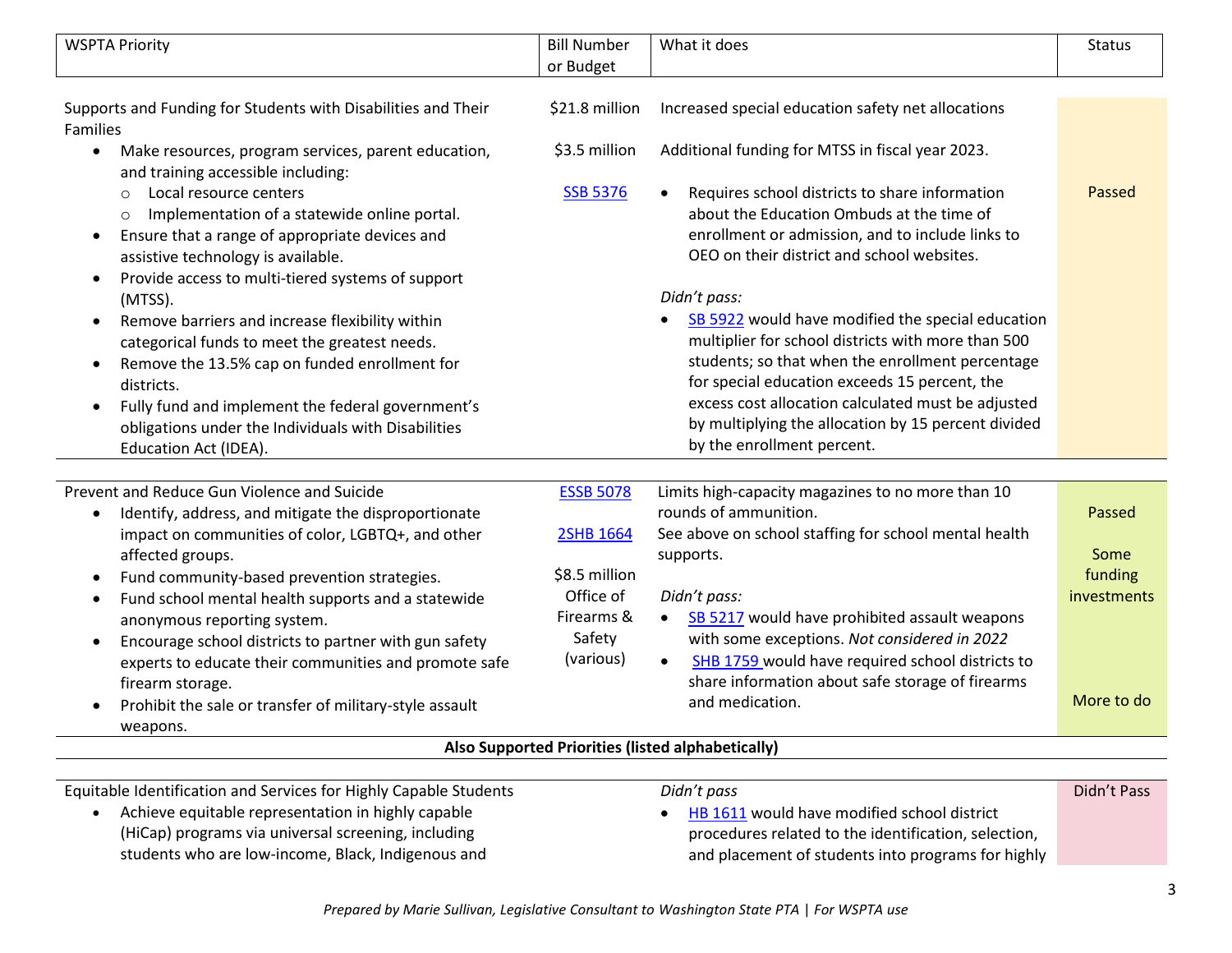| <b>WSPTA Priority</b>                                                                                                                                                                                                                                                                                                                                                                                                                                                                      | <b>Bill Number</b><br>or Budget | What it does                                                                                                                                                                                                                                                                                                                                  | <b>Status</b> |
|--------------------------------------------------------------------------------------------------------------------------------------------------------------------------------------------------------------------------------------------------------------------------------------------------------------------------------------------------------------------------------------------------------------------------------------------------------------------------------------------|---------------------------------|-----------------------------------------------------------------------------------------------------------------------------------------------------------------------------------------------------------------------------------------------------------------------------------------------------------------------------------------------|---------------|
| People of Color (BIPOC), highly mobile, ELL, and<br>students with disabilities; and expand OSPI reporting to<br>include all subgroups at the school district level.<br>Expand the identification and services for students who<br>$\bullet$<br>qualify in one academic area (math/reading) to all<br>districts.<br>Ensure that HiCap curriculum and professional<br>$\bullet$<br>development (academic and SEL) are provided to all<br>identified students and the staff that serves them. |                                 | capable students. Bill passed the House and the<br>Senate education committee but died in Senate<br><b>Rules</b>                                                                                                                                                                                                                              |               |
| Mitigating the Adverse Impacts of Climate Change<br>Adopt and enforce legislation that mitigates the effects<br>of climate change.<br>Provide funding and technical assistance to<br>$\bullet$<br>jurisdictions to develop and implement Strategic<br>Climate Action Plans (SCAP) that reduce school district,<br>community, and regional greenhouse gas emissions.                                                                                                                        | <b>SSB 5722</b>                 | Put in place standards for green buildings for Tier 2<br>buildings, and benchmarks to reach for 2027 and 2029.<br>Tier 2 covered buildings are greater than 20,000 square<br>feet and less than 50,000 square feet, excluding<br>parking garage areas, and apply to multi-residential<br>housing, commercial buildings, and public buildings. | Passed        |
| Equitably address adverse impacts to communities<br>$\bullet$<br>disproportionately affected by climate change.<br>Acknowledge that climate change is a health crisis that<br>$\bullet$<br>disproportionately and adversely impacts children and<br>youth.                                                                                                                                                                                                                                 | <b>HB 1280</b>                  | Declares it is the public policy of the state to ensure<br>that GHG emission reduction practices are included in<br>the design of major publicly owned or leased facilities,<br>and the use of all-electric energy systems and at least<br>one renewable energy or combined heat and power<br>system is considered.                           |               |
|                                                                                                                                                                                                                                                                                                                                                                                                                                                                                            | <b>SHB 1644</b>                 | Allows the Vehicle Transportation Fund to be used for<br>electric and other clean pupil transportation vehicles<br>feasibility planning and fueling station infrastructure.                                                                                                                                                                   |               |
|                                                                                                                                                                                                                                                                                                                                                                                                                                                                                            | <b>ESSB 5974</b>                | The Move Ahead WA transportation revenue package<br>includes a projected \$5.4 billion in funding from the<br><b>Climate Commitment Act, supports transit and</b><br>electrification projects.                                                                                                                                                |               |
|                                                                                                                                                                                                                                                                                                                                                                                                                                                                                            | \$69 million<br>(Commerce)      | Grant program for electrification infrastructure, schools<br>and school districts eligible.                                                                                                                                                                                                                                                   |               |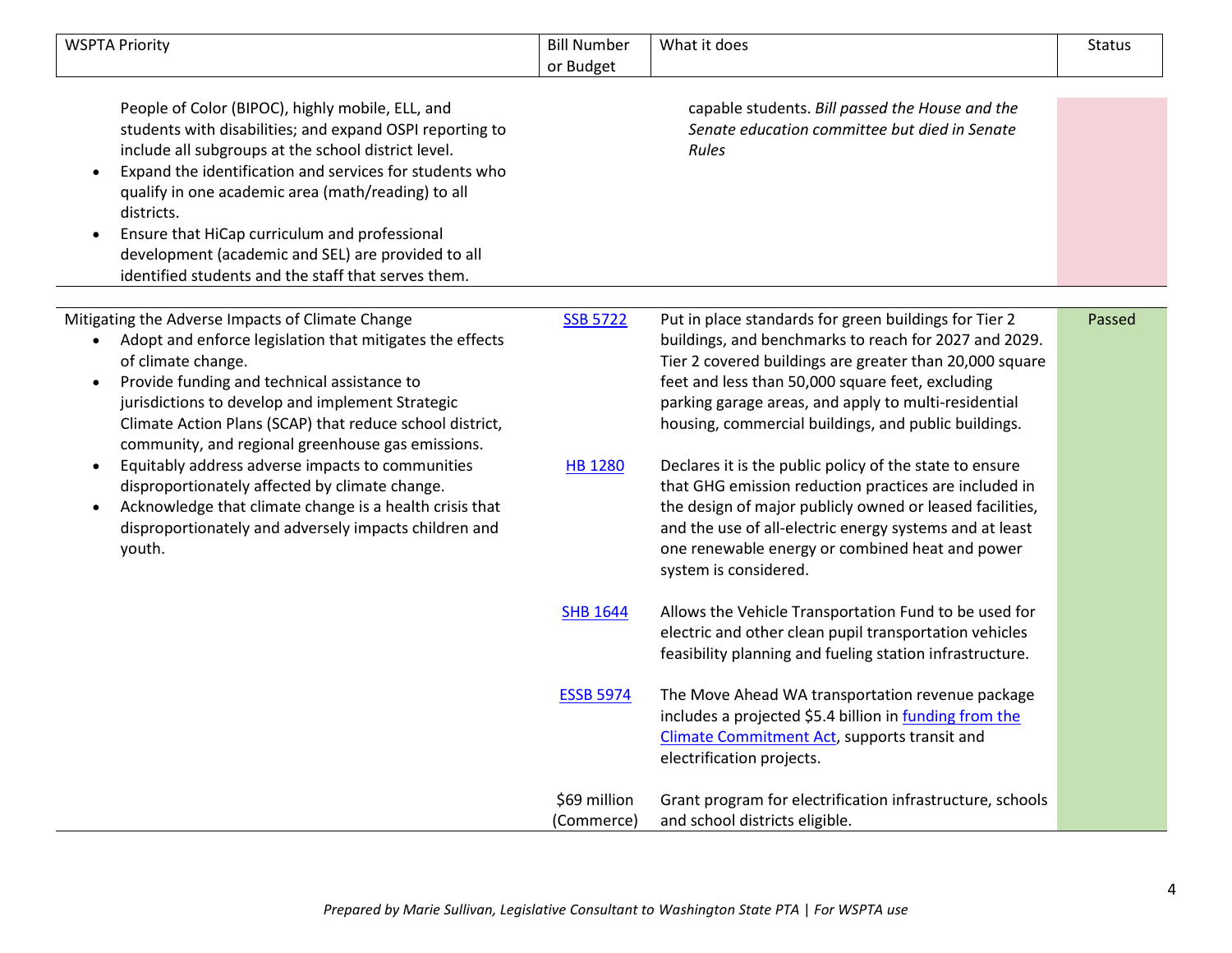| <b>WSPTA Priority</b>                                                                                              | <b>Bill Number</b> | What it does                                                                                                  | <b>Status</b>     |
|--------------------------------------------------------------------------------------------------------------------|--------------------|---------------------------------------------------------------------------------------------------------------|-------------------|
|                                                                                                                    | or Budget          |                                                                                                               |                   |
|                                                                                                                    |                    |                                                                                                               |                   |
| Safe School Plans and Emergency Preparedness<br>Funding the regional school safety centers to provide<br>$\bullet$ | <b>SSB 5933</b>    | Establishes an ongoing school seismic safety grant<br>program for school districts and tribal compact schools | Passed            |
| training and technical assistance for the development,                                                             | \$100 million      | for remediation of seismic or tsunami hazards in                                                              | <b>Funded and</b> |
| annual updating and implementation of                                                                              | <b>SSB 5651</b>    | qualifying buildings.                                                                                         | \$400 million     |
| comprehensive safe school planning including                                                                       |                    |                                                                                                               | in future         |
| continued operations plans.                                                                                        |                    |                                                                                                               | biennia           |
| Providing resources to districts for emergency supplies<br>and equipment.                                          |                    |                                                                                                               |                   |
| Verifying compliance of emergency planning                                                                         |                    |                                                                                                               |                   |
| coordination between districts, local, and regional                                                                |                    |                                                                                                               |                   |
| emergency management, including first responders                                                                   |                    |                                                                                                               |                   |
| and families.                                                                                                      |                    |                                                                                                               |                   |

|                                                | <b>Passed Legislation or Budget Related to Resolutions (2022)</b> |                                                                                            |                |  |
|------------------------------------------------|-------------------------------------------------------------------|--------------------------------------------------------------------------------------------|----------------|--|
|                                                |                                                                   |                                                                                            |                |  |
| Safe Travel Routes and Parking Lots (Res. 2.1) | <b>ESSB 5974</b>                                                  | The Move Ahead WA transportation<br>package                                                | <b>Funding</b> |  |
|                                                |                                                                   | includes \$290 million for Safe Routes to School,                                          |                |  |
|                                                |                                                                   | spending over 16 years, FY23-38.                                                           |                |  |
| Emergency Preparedness (Res. 2.9)              | <b>SSB 5933</b>                                                   | Mentioned above, this bill is designed to address                                          | Funding and    |  |
|                                                |                                                                   | seismic safety retrofits and schools at risk of tsunamis.                                  | legislation    |  |
|                                                |                                                                   | Funding is provided for 2021-23 at an additional \$100                                     |                |  |
|                                                |                                                                   | million, and future biennia at \$400 million                                               |                |  |
|                                                | <b>SHB 1941</b>                                                   | Prohibits school from conducting lockdown drills that                                      |                |  |
|                                                |                                                                   | include live simulations of or reenactments of active                                      |                |  |
|                                                |                                                                   | shooter scenarios that are not trauma-informed and<br>age and developmentally appropriate. |                |  |
|                                                |                                                                   |                                                                                            |                |  |
| Youth Suicide Prevention (Res. 2.13)           | 2SHB 1664                                                         | See above, increases school staffing ratios for Physical,                                  | Funding and    |  |
|                                                |                                                                   | Social, and Emotional Staff (PSES) and includes                                            | legislation    |  |
|                                                |                                                                   | increased funding over next three years.                                                   |                |  |
|                                                | \$1.35 million                                                    |                                                                                            |                |  |
|                                                | DOH and                                                           | Funding provided for expand youth suicide prevention                                       |                |  |
|                                                | \$1.84 million                                                    | and intervention.                                                                          |                |  |
|                                                | <b>HCA</b>                                                        |                                                                                            |                |  |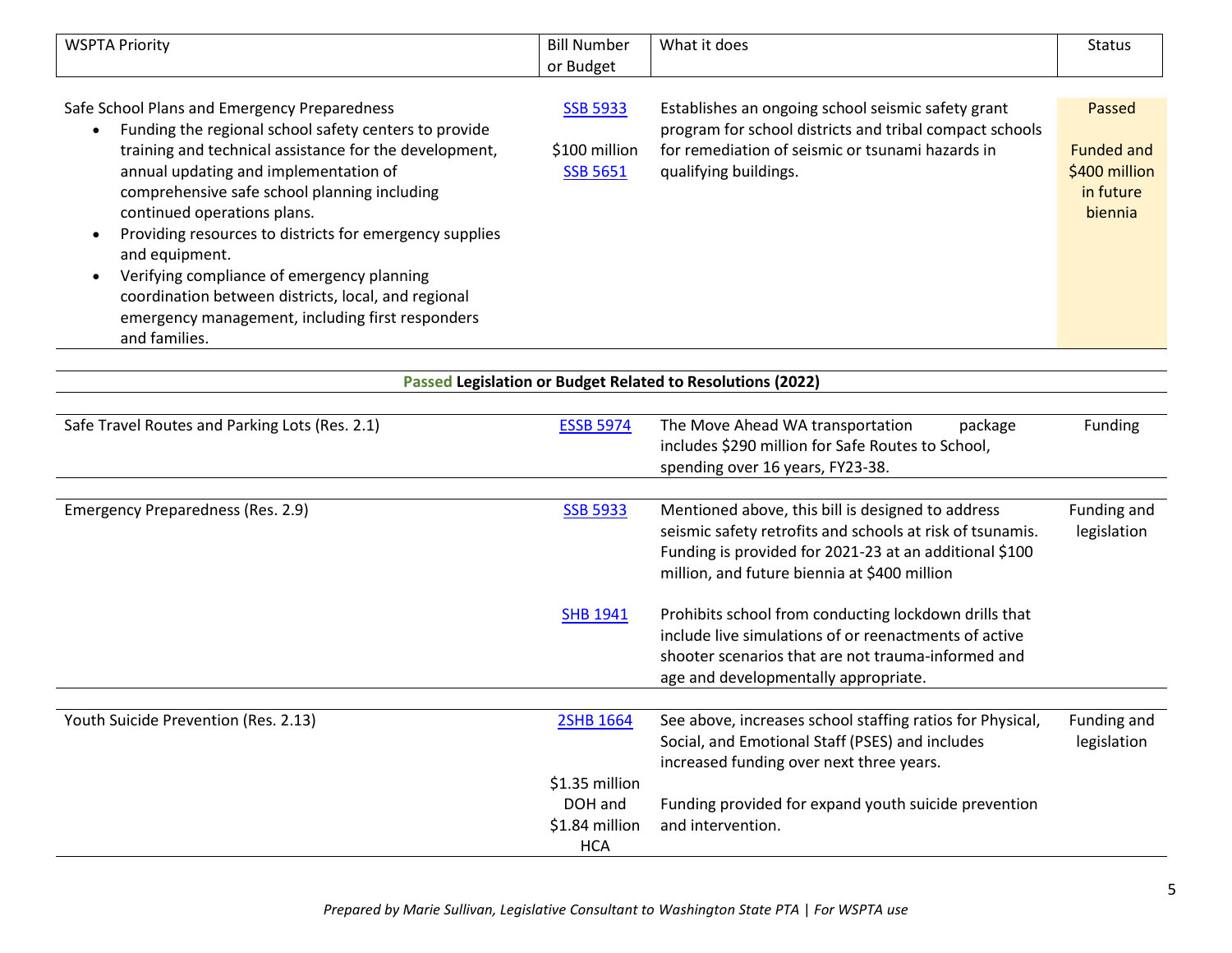| <b>WSPTA Priority</b>                                                                  | <b>Bill Number</b>                                 | What it does                                                                                                                                                                                                                                                                                                                                                                                                                                                                                                                                                                                                                                                                                                                                                                                                                                                                                                                                                                                                                          | <b>Status</b>              |
|----------------------------------------------------------------------------------------|----------------------------------------------------|---------------------------------------------------------------------------------------------------------------------------------------------------------------------------------------------------------------------------------------------------------------------------------------------------------------------------------------------------------------------------------------------------------------------------------------------------------------------------------------------------------------------------------------------------------------------------------------------------------------------------------------------------------------------------------------------------------------------------------------------------------------------------------------------------------------------------------------------------------------------------------------------------------------------------------------------------------------------------------------------------------------------------------------|----------------------------|
|                                                                                        | or Budget                                          |                                                                                                                                                                                                                                                                                                                                                                                                                                                                                                                                                                                                                                                                                                                                                                                                                                                                                                                                                                                                                                       |                            |
| Gun Violence Prevention and Safety - Students and School Staff<br>(Res. 2.23)          | <b>ESSB 5078</b>                                   | Limits high-capacity magazines to no more than 10<br>rounds of ammunition.                                                                                                                                                                                                                                                                                                                                                                                                                                                                                                                                                                                                                                                                                                                                                                                                                                                                                                                                                            | Funding and<br>legislation |
|                                                                                        | <b>ESHB 1630</b>                                   | Prevents open carry firearms in public school board<br>meetings and elections offices and facilities.                                                                                                                                                                                                                                                                                                                                                                                                                                                                                                                                                                                                                                                                                                                                                                                                                                                                                                                                 |                            |
|                                                                                        | <b>ESHB 1705</b>                                   | Prohibits "ghost" guns, untraceable firearms.                                                                                                                                                                                                                                                                                                                                                                                                                                                                                                                                                                                                                                                                                                                                                                                                                                                                                                                                                                                         |                            |
|                                                                                        | \$8.5 million<br>Office of<br>Firearms &<br>Safety | Includes funding for community-based violence<br>prevention and intervention services; grants targeted<br>at evidence-based services to youth at risk of gun<br>violence: Yakima, Federal Way, Tacoma, South King<br>County; and removal of firearms in DV cases.                                                                                                                                                                                                                                                                                                                                                                                                                                                                                                                                                                                                                                                                                                                                                                     |                            |
| Dismantling Institutional and Systemic Racism (Res. 2.26) -<br><b>Education system</b> | <b>E2SHB 1153</b>                                  | Increases language access for parents and families.<br>Requires school districts to collect data on<br>language access and language access services.<br>By October 1, 2022, adopt a language access policy<br>and procedure that incorporates the WSSDA model<br>policy (developed by August 1, 2022).<br>Beginning in the 2023-24 school year, requires all<br>school districts, except as described below, to<br>adopt a language access policy and procedures,<br>and to implement a language access program to<br>meet requirements.<br>Exception: Schools districts with fewer than 1,000<br>students and less than 10% ELL<br>Requires school districts with at least 50% ELL or<br>greater than 75 languages used by students or<br>families to either have a full-time language access<br>coordinator or report to OSPI the total number of<br>hours district staff spent performing language<br>access coordinator duties.<br>Requires OSPI and PESB to establish credentialing<br>requirements for spoken and sign language | Legislation                |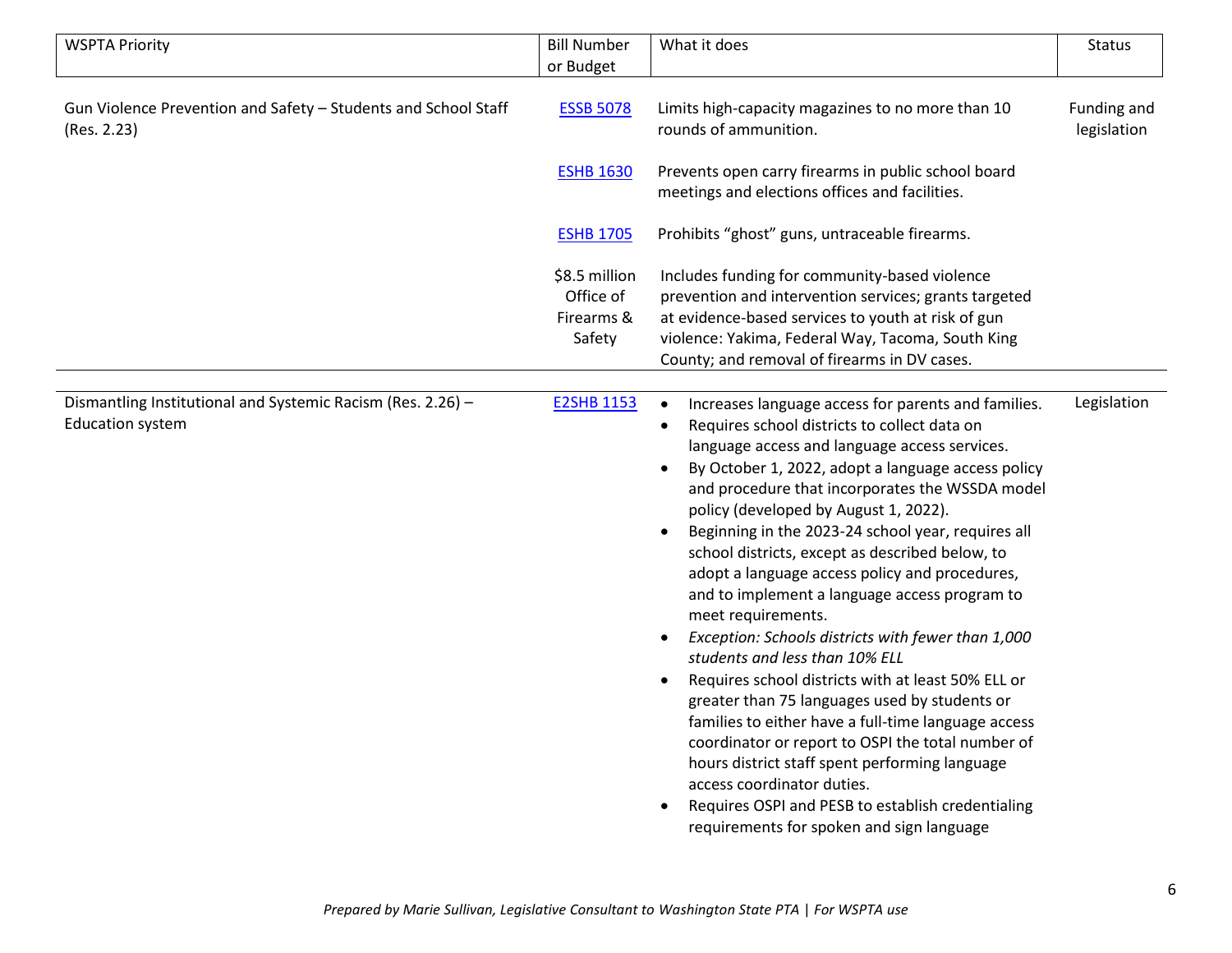| <b>WSPTA Priority</b>                                                                         | <b>Bill Number</b><br>or Budget            | What it does                                                                                                                                                                                                                                                                                                                                                                              | <b>Status</b>              |
|-----------------------------------------------------------------------------------------------|--------------------------------------------|-------------------------------------------------------------------------------------------------------------------------------------------------------------------------------------------------------------------------------------------------------------------------------------------------------------------------------------------------------------------------------------------|----------------------------|
|                                                                                               | <b>ESSB 5044</b>                           | interpreters working in schools to interpret for<br>students' families outside of the school day.<br>Creates a Language Access Technical Assistance<br>Program under CISL at OSPI<br>Bill passed in the 2021 legislative session; Cultural<br>Competency, Diversity, Equity & Inclusion standards<br>will be adopted in March 2022 by the Professional<br><b>Educator Standards board</b> |                            |
| Dismantling Institutional and Systemic Racism (Res. 2.26) - Police<br>accountability & reform | <b>SHB 1735</b>                            | Clarifies that law enforcement is still able to intervene<br>when responding to mental health calls and<br>noncriminal calls. Specifically calls out ability to<br>perform community caretaking functions, including<br>interactions with minors. Signed by Gov Inslee on<br>March 4 <sup>th</sup> (Ch. 4, Laws of 2022)                                                                  | Legislation                |
|                                                                                               | <b>ESHB 2073</b>                           | Includes definitions for "physical force," "deadly force,"<br>and "necessary" and "totality of the circumstances" in<br>relation to use of force.                                                                                                                                                                                                                                         |                            |
| Dismantling Institutional and Systemic Racism (Res. 2.26) -<br>General                        | 2SSB 5793                                  | Authorizes stipends for low-income or<br>underrepresented community members of state<br>boards, commissions, councils, committees, and other<br>similar groups.                                                                                                                                                                                                                           | Funding and<br>legislation |
|                                                                                               | \$1 million<br>(Commerce,<br>Sec 128 (134) | Funding to develop a community reinvestment plan to<br>guide the distribution of grants "by and for community<br>organizations"                                                                                                                                                                                                                                                           |                            |
| Mitigating Environmental Hazards and Contaminants in Schools<br>(Res. 11.25)                  | \$125,000<br><b>DOH</b>                    | The Department of Health will conduct a review of<br>school environmental health policies                                                                                                                                                                                                                                                                                                 | Funding                    |
| Supporting the Mental and Behavioral Health Needs of Children<br>and Youth (Res. 11.26)       | <b>SHB 1800</b>                            | Increases access to behavioral health services for<br>minors.                                                                                                                                                                                                                                                                                                                             | Legislation                |
|                                                                                               |                                            |                                                                                                                                                                                                                                                                                                                                                                                           |                            |

[HB 1834](https://app.leg.wa.gov/billsummary?BillNumber=1834&Initiative=false&Year=2021)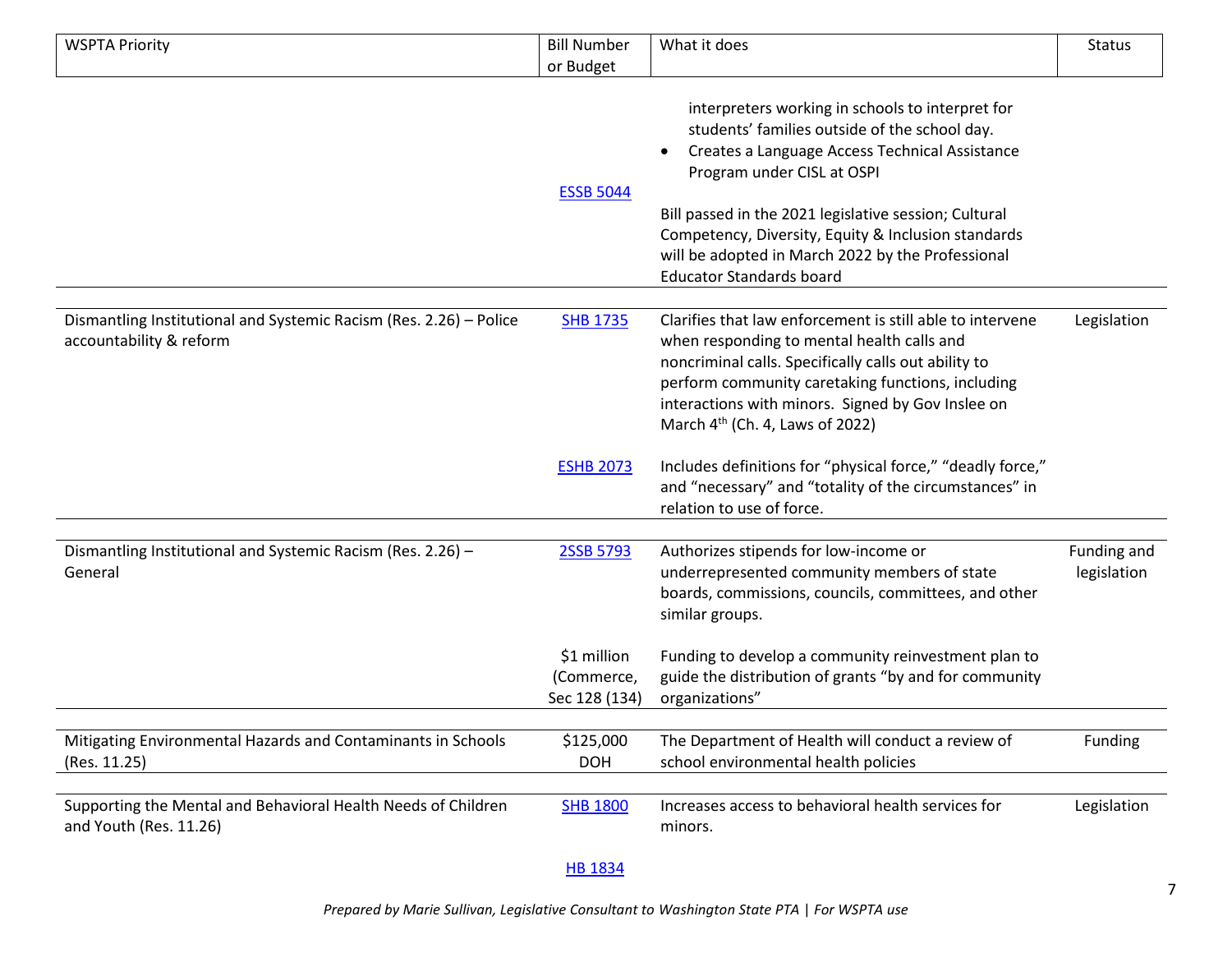| or Budget<br>Requires OSPI to update rules for the 2022-23 school<br>year that categorize a student absence from school for<br>a mental health reason as an excused absence due to<br>illness, health condition, or medical appointment. OSPI<br>shall develop guidelines for schools to implement the<br>definition of student absence from school.<br><b>2SHB 1890</b><br>Addresses changes in the Children & Youth Behavioral<br>Health Work Group, requiring a strategic plan, draft<br>due 10/1/24; final due 11/1/24.<br>\$760,000<br>School-based health center grants; behavioral health<br>Mitigating the Health Effects of Climate Change (Res. 11.28)<br>See above, Also Supported Positions<br>School Nutrition (Res. 11.29)<br><b>SHB 1878</b><br>Funding and<br>Expanded school participation in the Community<br>\$21.6 million<br>Eligibility Provision to all schools with an identified<br>legislation<br>student percentage of 40% free and reduced-price<br>meals. Districts may group schools with lower than 40%<br>as long as the group average for all students is 40%.<br>Additional food support programs<br>\$21.8 million<br>(federal)<br>Social Emotional Learning and Student Success (Res. 11.31)<br>See above Mental Health School Staffing (Top 5)<br>2SHB 1664<br>Funding and<br>legislation<br>Financial Literacy (Res. 18.31)<br><b>2SHB 5720</b><br>Funding and<br>Creates a Financial Literacy Education Professional | <b>WSPTA Priority</b> | <b>Bill Number</b> | What it does | <b>Status</b> |
|-------------------------------------------------------------------------------------------------------------------------------------------------------------------------------------------------------------------------------------------------------------------------------------------------------------------------------------------------------------------------------------------------------------------------------------------------------------------------------------------------------------------------------------------------------------------------------------------------------------------------------------------------------------------------------------------------------------------------------------------------------------------------------------------------------------------------------------------------------------------------------------------------------------------------------------------------------------------------------------------------------------------------------------------------------------------------------------------------------------------------------------------------------------------------------------------------------------------------------------------------------------------------------------------------------------------------------------------------------------------------------------------------------------------------------------------------------------|-----------------------|--------------------|--------------|---------------|
|                                                                                                                                                                                                                                                                                                                                                                                                                                                                                                                                                                                                                                                                                                                                                                                                                                                                                                                                                                                                                                                                                                                                                                                                                                                                                                                                                                                                                                                             |                       |                    |              |               |
|                                                                                                                                                                                                                                                                                                                                                                                                                                                                                                                                                                                                                                                                                                                                                                                                                                                                                                                                                                                                                                                                                                                                                                                                                                                                                                                                                                                                                                                             |                       |                    |              |               |
|                                                                                                                                                                                                                                                                                                                                                                                                                                                                                                                                                                                                                                                                                                                                                                                                                                                                                                                                                                                                                                                                                                                                                                                                                                                                                                                                                                                                                                                             |                       |                    |              |               |
|                                                                                                                                                                                                                                                                                                                                                                                                                                                                                                                                                                                                                                                                                                                                                                                                                                                                                                                                                                                                                                                                                                                                                                                                                                                                                                                                                                                                                                                             |                       |                    |              |               |
|                                                                                                                                                                                                                                                                                                                                                                                                                                                                                                                                                                                                                                                                                                                                                                                                                                                                                                                                                                                                                                                                                                                                                                                                                                                                                                                                                                                                                                                             |                       |                    |              |               |
|                                                                                                                                                                                                                                                                                                                                                                                                                                                                                                                                                                                                                                                                                                                                                                                                                                                                                                                                                                                                                                                                                                                                                                                                                                                                                                                                                                                                                                                             |                       |                    |              |               |
|                                                                                                                                                                                                                                                                                                                                                                                                                                                                                                                                                                                                                                                                                                                                                                                                                                                                                                                                                                                                                                                                                                                                                                                                                                                                                                                                                                                                                                                             |                       |                    |              |               |
|                                                                                                                                                                                                                                                                                                                                                                                                                                                                                                                                                                                                                                                                                                                                                                                                                                                                                                                                                                                                                                                                                                                                                                                                                                                                                                                                                                                                                                                             |                       |                    |              |               |
|                                                                                                                                                                                                                                                                                                                                                                                                                                                                                                                                                                                                                                                                                                                                                                                                                                                                                                                                                                                                                                                                                                                                                                                                                                                                                                                                                                                                                                                             |                       |                    |              |               |
|                                                                                                                                                                                                                                                                                                                                                                                                                                                                                                                                                                                                                                                                                                                                                                                                                                                                                                                                                                                                                                                                                                                                                                                                                                                                                                                                                                                                                                                             |                       |                    |              |               |
|                                                                                                                                                                                                                                                                                                                                                                                                                                                                                                                                                                                                                                                                                                                                                                                                                                                                                                                                                                                                                                                                                                                                                                                                                                                                                                                                                                                                                                                             |                       |                    |              |               |
|                                                                                                                                                                                                                                                                                                                                                                                                                                                                                                                                                                                                                                                                                                                                                                                                                                                                                                                                                                                                                                                                                                                                                                                                                                                                                                                                                                                                                                                             |                       |                    |              |               |
|                                                                                                                                                                                                                                                                                                                                                                                                                                                                                                                                                                                                                                                                                                                                                                                                                                                                                                                                                                                                                                                                                                                                                                                                                                                                                                                                                                                                                                                             |                       |                    |              |               |
|                                                                                                                                                                                                                                                                                                                                                                                                                                                                                                                                                                                                                                                                                                                                                                                                                                                                                                                                                                                                                                                                                                                                                                                                                                                                                                                                                                                                                                                             |                       |                    |              |               |
|                                                                                                                                                                                                                                                                                                                                                                                                                                                                                                                                                                                                                                                                                                                                                                                                                                                                                                                                                                                                                                                                                                                                                                                                                                                                                                                                                                                                                                                             |                       |                    |              |               |
|                                                                                                                                                                                                                                                                                                                                                                                                                                                                                                                                                                                                                                                                                                                                                                                                                                                                                                                                                                                                                                                                                                                                                                                                                                                                                                                                                                                                                                                             |                       |                    |              |               |
|                                                                                                                                                                                                                                                                                                                                                                                                                                                                                                                                                                                                                                                                                                                                                                                                                                                                                                                                                                                                                                                                                                                                                                                                                                                                                                                                                                                                                                                             |                       |                    |              |               |
|                                                                                                                                                                                                                                                                                                                                                                                                                                                                                                                                                                                                                                                                                                                                                                                                                                                                                                                                                                                                                                                                                                                                                                                                                                                                                                                                                                                                                                                             |                       |                    |              |               |
|                                                                                                                                                                                                                                                                                                                                                                                                                                                                                                                                                                                                                                                                                                                                                                                                                                                                                                                                                                                                                                                                                                                                                                                                                                                                                                                                                                                                                                                             |                       |                    |              |               |
|                                                                                                                                                                                                                                                                                                                                                                                                                                                                                                                                                                                                                                                                                                                                                                                                                                                                                                                                                                                                                                                                                                                                                                                                                                                                                                                                                                                                                                                             |                       |                    |              |               |
|                                                                                                                                                                                                                                                                                                                                                                                                                                                                                                                                                                                                                                                                                                                                                                                                                                                                                                                                                                                                                                                                                                                                                                                                                                                                                                                                                                                                                                                             |                       |                    |              |               |
|                                                                                                                                                                                                                                                                                                                                                                                                                                                                                                                                                                                                                                                                                                                                                                                                                                                                                                                                                                                                                                                                                                                                                                                                                                                                                                                                                                                                                                                             |                       |                    |              |               |
|                                                                                                                                                                                                                                                                                                                                                                                                                                                                                                                                                                                                                                                                                                                                                                                                                                                                                                                                                                                                                                                                                                                                                                                                                                                                                                                                                                                                                                                             |                       |                    |              |               |
|                                                                                                                                                                                                                                                                                                                                                                                                                                                                                                                                                                                                                                                                                                                                                                                                                                                                                                                                                                                                                                                                                                                                                                                                                                                                                                                                                                                                                                                             |                       |                    |              |               |
|                                                                                                                                                                                                                                                                                                                                                                                                                                                                                                                                                                                                                                                                                                                                                                                                                                                                                                                                                                                                                                                                                                                                                                                                                                                                                                                                                                                                                                                             |                       |                    |              |               |
|                                                                                                                                                                                                                                                                                                                                                                                                                                                                                                                                                                                                                                                                                                                                                                                                                                                                                                                                                                                                                                                                                                                                                                                                                                                                                                                                                                                                                                                             |                       |                    |              |               |
|                                                                                                                                                                                                                                                                                                                                                                                                                                                                                                                                                                                                                                                                                                                                                                                                                                                                                                                                                                                                                                                                                                                                                                                                                                                                                                                                                                                                                                                             |                       |                    |              |               |
|                                                                                                                                                                                                                                                                                                                                                                                                                                                                                                                                                                                                                                                                                                                                                                                                                                                                                                                                                                                                                                                                                                                                                                                                                                                                                                                                                                                                                                                             |                       |                    |              |               |
| Development Grant Program, for certificated staff.<br>legislation                                                                                                                                                                                                                                                                                                                                                                                                                                                                                                                                                                                                                                                                                                                                                                                                                                                                                                                                                                                                                                                                                                                                                                                                                                                                                                                                                                                           |                       |                    |              |               |
| \$2 million<br>To qualify for a grant, the grant proposal<br>$\circ$                                                                                                                                                                                                                                                                                                                                                                                                                                                                                                                                                                                                                                                                                                                                                                                                                                                                                                                                                                                                                                                                                                                                                                                                                                                                                                                                                                                        |                       |                    |              |               |
| (OSPI)<br>must provide that the grantee integrate                                                                                                                                                                                                                                                                                                                                                                                                                                                                                                                                                                                                                                                                                                                                                                                                                                                                                                                                                                                                                                                                                                                                                                                                                                                                                                                                                                                                           |                       |                    |              |               |
| financial literacy education into at least 7                                                                                                                                                                                                                                                                                                                                                                                                                                                                                                                                                                                                                                                                                                                                                                                                                                                                                                                                                                                                                                                                                                                                                                                                                                                                                                                                                                                                                |                       |                    |              |               |
| hours of its current in-person PD schedule                                                                                                                                                                                                                                                                                                                                                                                                                                                                                                                                                                                                                                                                                                                                                                                                                                                                                                                                                                                                                                                                                                                                                                                                                                                                                                                                                                                                                  |                       |                    |              |               |
| over the course of the entire school year                                                                                                                                                                                                                                                                                                                                                                                                                                                                                                                                                                                                                                                                                                                                                                                                                                                                                                                                                                                                                                                                                                                                                                                                                                                                                                                                                                                                                   |                       |                    |              |               |
| for which the district receives the grant.                                                                                                                                                                                                                                                                                                                                                                                                                                                                                                                                                                                                                                                                                                                                                                                                                                                                                                                                                                                                                                                                                                                                                                                                                                                                                                                                                                                                                  |                       |                    |              |               |
| Grants must be allocated at \$7.50 per<br>$\circ$                                                                                                                                                                                                                                                                                                                                                                                                                                                                                                                                                                                                                                                                                                                                                                                                                                                                                                                                                                                                                                                                                                                                                                                                                                                                                                                                                                                                           |                       |                    |              |               |
| enrolled student and must be made                                                                                                                                                                                                                                                                                                                                                                                                                                                                                                                                                                                                                                                                                                                                                                                                                                                                                                                                                                                                                                                                                                                                                                                                                                                                                                                                                                                                                           |                       |                    |              |               |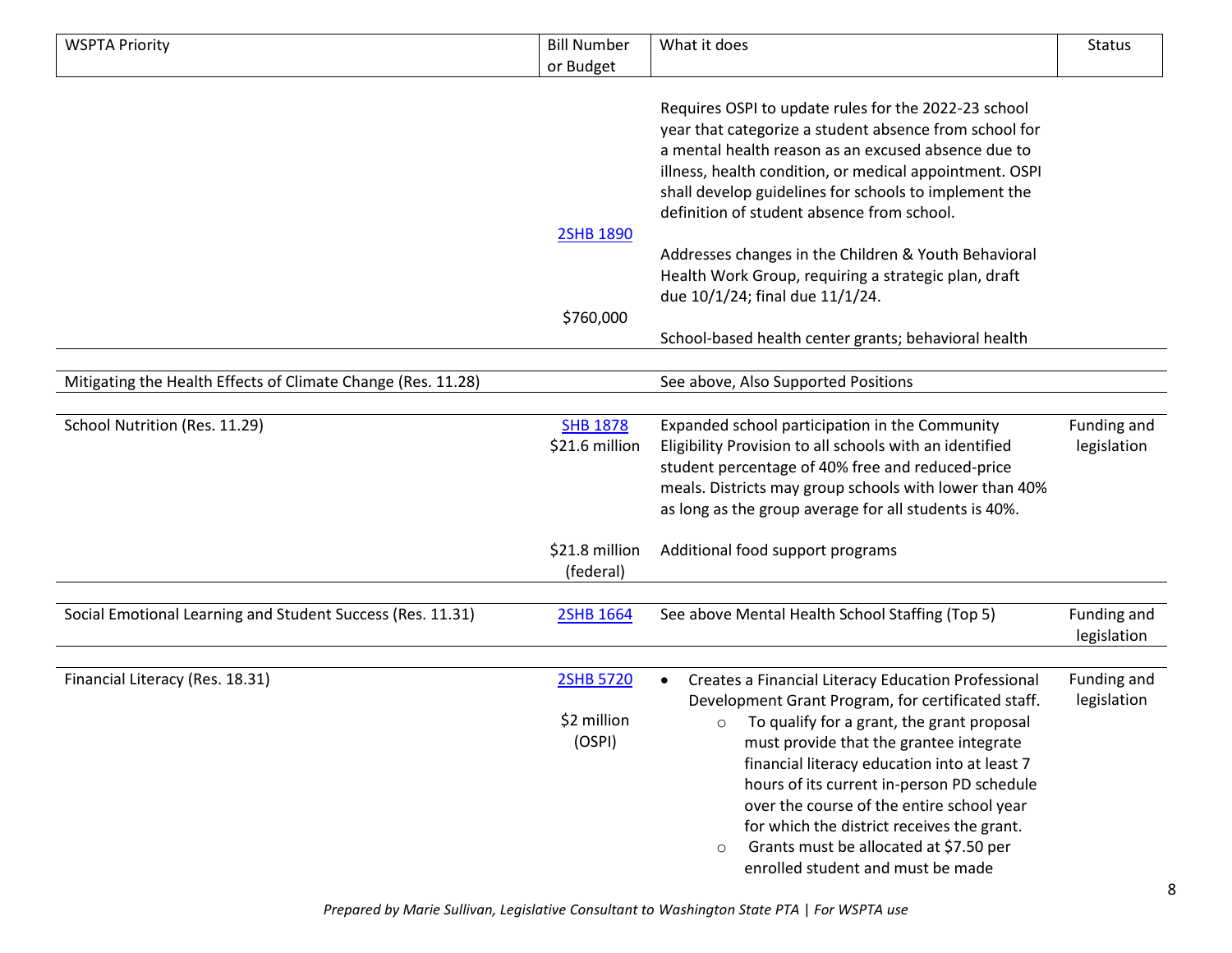| <b>WSPTA Priority</b>          | <b>Bill Number</b><br>or Budget | What it does                                                                                                                                                                                                                                                                                                                                                                                                                                                                                                                                                                                                                                                                                                                                                                                                                                                                                                                                                                                                                                                                                                                                                                                                      | <b>Status</b> |
|--------------------------------|---------------------------------|-------------------------------------------------------------------------------------------------------------------------------------------------------------------------------------------------------------------------------------------------------------------------------------------------------------------------------------------------------------------------------------------------------------------------------------------------------------------------------------------------------------------------------------------------------------------------------------------------------------------------------------------------------------------------------------------------------------------------------------------------------------------------------------------------------------------------------------------------------------------------------------------------------------------------------------------------------------------------------------------------------------------------------------------------------------------------------------------------------------------------------------------------------------------------------------------------------------------|---------------|
|                                |                                 | available for the 2023-24, 2024-25, and<br>2025-26 school years.<br>A school district that receives a grant for<br>$\circ$<br>one school year can't receive a grant in<br>other cycles.<br>Each school district, by March 1, 2023, shall adopt<br>$\bullet$<br>one or more goals for expanding financial<br>education instruction to students. The Financial<br>Education Public-Private Partnership shall develop<br>a non-exhaustive list of goals by 9/1/2022.                                                                                                                                                                                                                                                                                                                                                                                                                                                                                                                                                                                                                                                                                                                                                 |               |
| Arts in Education (Res. 18.37) | <b>ESSB 5878</b>                | Beginning in the 2023-24 school year, school<br>$\bullet$<br>districts with more than 200 enrolled students<br>must offer regular instruction in at least one visual<br>art or at least one performing art throughout the<br>academic school year.<br>Each student must receive instruction in at<br>$\circ$<br>least one arts discipline throughout their K-<br>8 education experience.<br>Each student in grades 9-12 must be given<br>$\circ$<br>the opportunity to take arts coursework<br>each academic year.<br>Arts instruction must be provided by either a<br>$\bullet$<br>certificated teacher with an endorsement in the<br>relevant arts discipline or a certificated teacher<br>actively pursuing an endorsement in the relevant<br>arts discipline.<br>A person with a limited teaching certificate<br>$\circ$<br>may provide arts instruction while either:<br>the school district recruits and hires a<br>certificated teacher with the defined<br>qualifications or the qualified certificated<br>teacher takes leave as provided by the<br>district's written leave policy.<br>Arts instructors shall be consulted and given an<br>$\bullet$<br>equal part in the decision process to determine | Legislation   |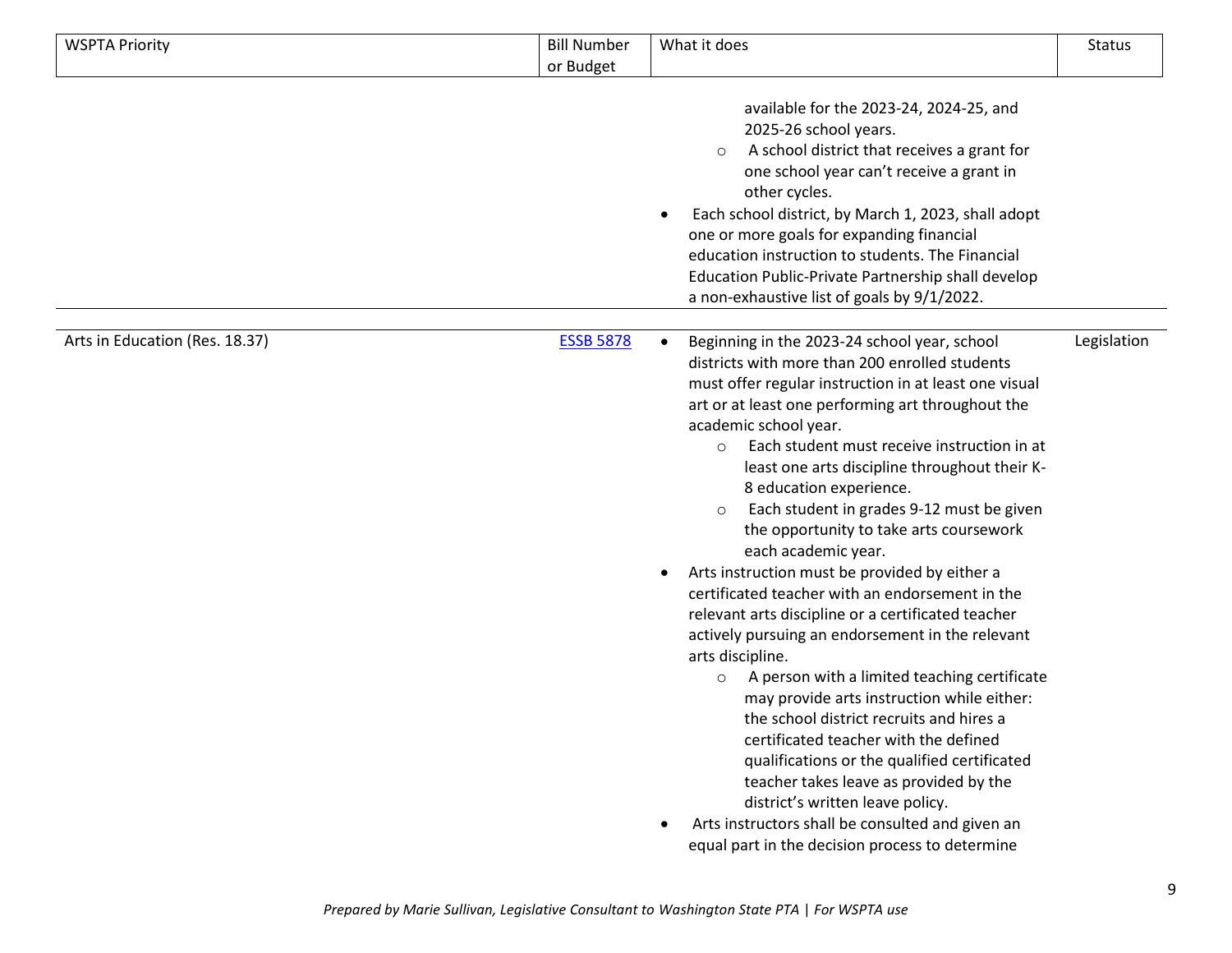| <b>WSPTA Priority</b>                                                            | <b>Bill Number</b>                 | What it does                                                                                                                                                                                                                                                                                                                      | <b>Status</b>              |
|----------------------------------------------------------------------------------|------------------------------------|-----------------------------------------------------------------------------------------------------------------------------------------------------------------------------------------------------------------------------------------------------------------------------------------------------------------------------------|----------------------------|
|                                                                                  | or Budget                          |                                                                                                                                                                                                                                                                                                                                   |                            |
|                                                                                  |                                    | which specific visual and performing arts courses to<br>offer at given grade levels.                                                                                                                                                                                                                                              |                            |
| Increasing Access and Affordability for Post-Secondary Education<br>(Res. 18.43) | <b>E2SHB 1736</b><br>\$150 million | Establishing a state student loan program to resident<br>students with financial need pursuing undergraduate or<br>high-demand graduate programs (\$150 million<br>appropriated).                                                                                                                                                 | Funding and<br>legislation |
|                                                                                  | <b>HB 1805</b><br>\$9 million      | Allows the Washington State Opportunity Scholarship<br>Program to accept advanced degree students who<br>exceed 125 percent of the state median income if they<br>demonstrate financial need through other factors and<br>includes registered apprenticeships under the<br>Professional Technical Degree and Certificate Program. |                            |
|                                                                                  | 2HB 1835                           | Creates outreach and completion initiatives to increase<br>postsecondary enrollment; marketing programs and<br>other elements administered by the Washington State<br>Achievement Council.                                                                                                                                        |                            |
|                                                                                  | <b>HB 1867</b>                     | Directs the Education Data and Research Center to<br>collaborate with various entities to prepare an annual<br>dual credit report to the Legislature.                                                                                                                                                                             |                            |
|                                                                                  | 2SSB 5789                          | Creates the Washington Career and College Pathways<br>Innovation Challenge program to meet statewide<br>attainment goals through the use of local and regional<br>partnerships.                                                                                                                                                   |                            |
|                                                                                  | \$27.6 million<br>(WSAC)           | Annual bridge grant of \$500 award per eligible<br>students, as defined as a student who receives a<br>maximum College Grant award and does not receive<br>the College Bound Scholarship.                                                                                                                                         |                            |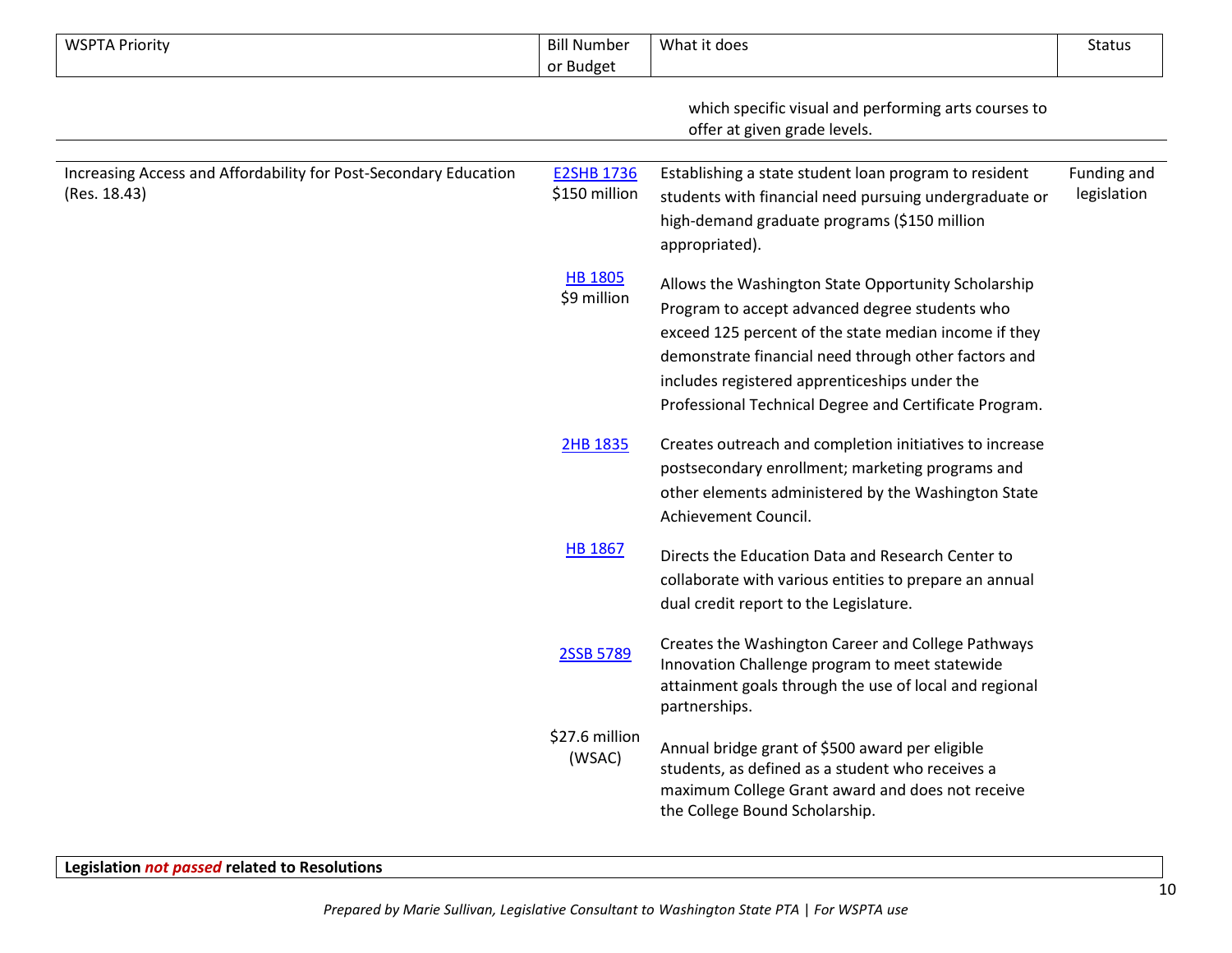| <b>WSPTA Priority</b> | <b>Bill Number</b> | What it does<br>. | <b>Status</b> |
|-----------------------|--------------------|-------------------|---------------|
|                       | or Budget          |                   |               |

| Youth Suicide Prevention (Res. 2.13)                                                                                              | <b>SHB 1759</b>                       | Would have required school districts to share<br>information about safe storage of firearms and<br>medication.                                                                                                    | Dead |
|-----------------------------------------------------------------------------------------------------------------------------------|---------------------------------------|-------------------------------------------------------------------------------------------------------------------------------------------------------------------------------------------------------------------|------|
|                                                                                                                                   |                                       |                                                                                                                                                                                                                   |      |
| Gun Violence and Harassment Prevention and Survivor Supports<br>(Res. 2.23)                                                       | <b>SB 5217</b>                        | Would have prohibited assault weapons with some<br>exceptions. Not considered in 2022                                                                                                                             | Dead |
|                                                                                                                                   |                                       |                                                                                                                                                                                                                   |      |
| Improving Outcomes for Children and Youth in Highly Mobile<br>Populations (Res. 2.27)                                             | <b>HB 1601</b>                        | Would have expanded the pilot program for students<br>who are homeless or in foster youth system.                                                                                                                 | Dead |
|                                                                                                                                   | <b>HB 1883</b>                        | Would have established a lifeline for youth and young<br>adults who have experienced or at risk of entering into<br>public systems of care. However, some funding was<br>provided in the 2022 supplemental budget | Dead |
|                                                                                                                                   |                                       |                                                                                                                                                                                                                   |      |
| Mitigating the Health Effects of Climate Change (Res. 11.28)                                                                      | <b>E2SHB 1099</b>                     | Would have added a climate resiliency element to the<br>state Growth Management Act, among other changes.                                                                                                         | Dead |
|                                                                                                                                   |                                       |                                                                                                                                                                                                                   |      |
| School Construction Bond Reform (Res. 18.20)                                                                                      | <b>HB 1226 and</b><br><b>HJR 4200</b> | Would have reduced the requirement for passing<br>school bonds to simple majority.                                                                                                                                | Dead |
|                                                                                                                                   | SB 5386 and<br><b>SJR 8204</b>        | Would have reduced the requirement for passing<br>school bond to 55% of voters voting. Not considered                                                                                                             | Dead |
|                                                                                                                                   |                                       |                                                                                                                                                                                                                   |      |
| Meaningful High School Diploma (Res. 18.24)<br>Note: not exactly related, but there isn't a high school graduation<br>resolution. | <b>SHB 1162</b>                       | Would have added an additional graduation pathway -<br>the portfolio or "performance exhibit."                                                                                                                    | Dead |
|                                                                                                                                   | <b>HB 2090</b>                        | Would have established a process for students to earn<br>academic credit by participating in activities of federally<br>recognized Indian tribes.                                                                 | Dead |
|                                                                                                                                   |                                       | Would have required high school students to take at<br>least one credit of PE and one credit of health for                                                                                                        |      |
|                                                                                                                                   | SB 5734                               | graduation, starting with the class of 2026.                                                                                                                                                                      | Dead |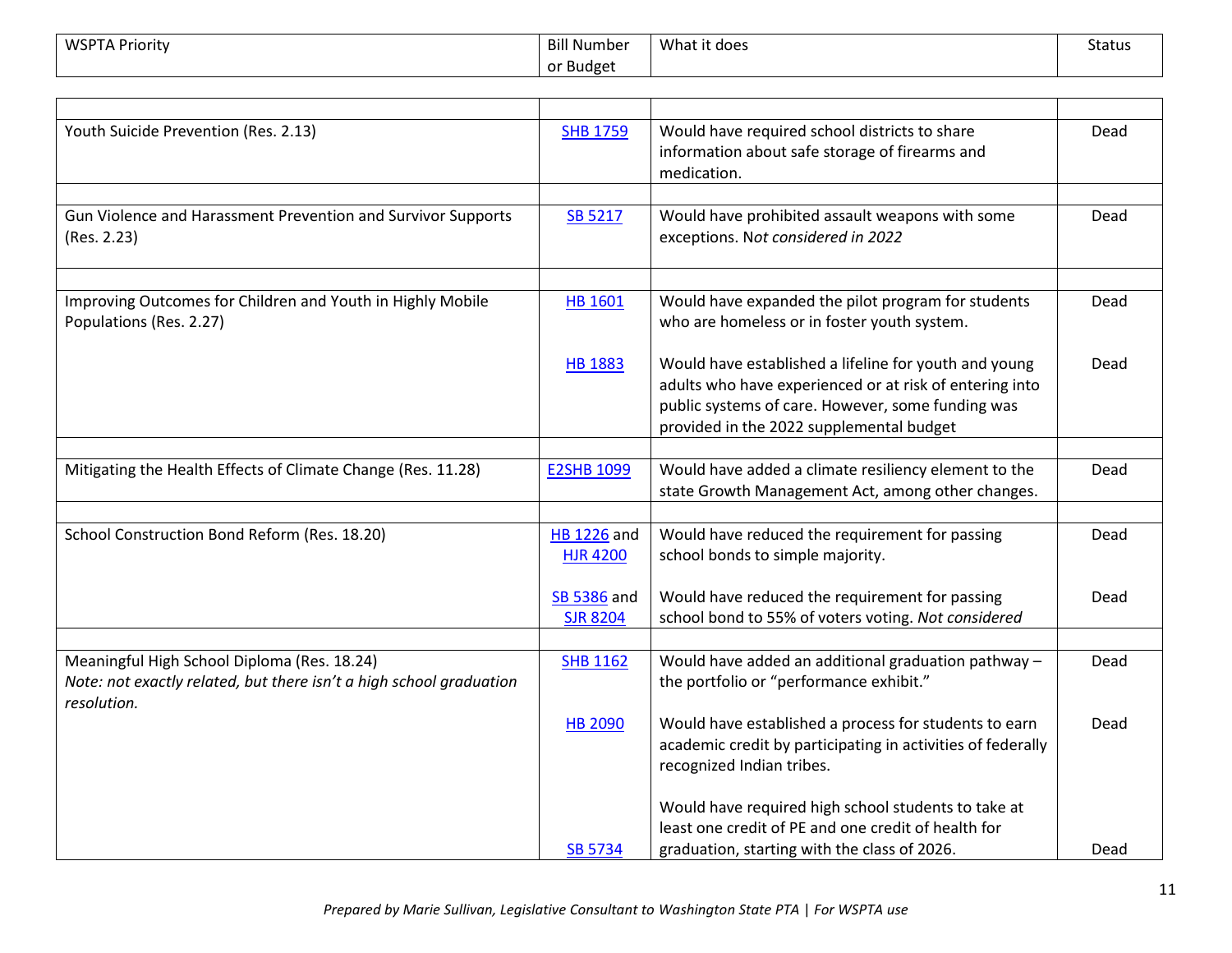| <b>WSPTA Priority</b>                                                            | <b>Bill Number</b>                      | What it does                                                                                                                                                                                                                                                             | <b>Status</b> |
|----------------------------------------------------------------------------------|-----------------------------------------|--------------------------------------------------------------------------------------------------------------------------------------------------------------------------------------------------------------------------------------------------------------------------|---------------|
|                                                                                  | or Budget                               |                                                                                                                                                                                                                                                                          |               |
|                                                                                  |                                         |                                                                                                                                                                                                                                                                          |               |
|                                                                                  | <b>SB 5902</b>                          | Would have made significant changes to the High<br>School and Beyond Plan, and modified credit<br>requirements. (OSPI request)                                                                                                                                           | Dead          |
| Equitable Access to Highly Capable Services (Res. 18.36)                         | <b>HB 1611</b>                          | See above, Also Supported Positions                                                                                                                                                                                                                                      | Dead          |
|                                                                                  |                                         |                                                                                                                                                                                                                                                                          |               |
| Supporting K-12 Career and Technical Education (Res. 18.41)                      | <b>HB 1536</b>                          | Would have established regional apprenticeship<br>programs through Educational Service Districts.                                                                                                                                                                        | Dead          |
|                                                                                  | HB 2011                                 | Would have maintained a 1.0 FTE per student in school<br>districts with fewer than 3,000 students who have at<br>least 10% of juniors and seniors attending a skill center.                                                                                              | Dead          |
|                                                                                  |                                         |                                                                                                                                                                                                                                                                          |               |
| Increasing Access and Affordability for Post-Secondary Education<br>(Res. 18.43) | <b>HB 1659</b>                          | Would have created a bridge grant program of \$500<br>award to eligible students at pilot institutions of higher<br>education: EWU, TESC, Highline College, Yakima Valley<br>College, Wenatchee Valley College, and Tacoma<br>Community College.                         | Dead          |
|                                                                                  | <b>E2SHB 1760</b><br>and <b>SB 5719</b> | Would have offered subsidies to make College in the<br>High School and Running Start costs affordable for low-<br>income students.                                                                                                                                       | Dead          |
| Additional bills of interest that failed to pass in 2022                         |                                         |                                                                                                                                                                                                                                                                          |               |
|                                                                                  | <b>EHB 1942</b>                         | Would have changed deadlines by which training for<br>paraeducators needs to be completed; would have<br>required at least two of the training days to be in-<br>person. However, the Legislature funded four days of<br>training for new paraeducators (\$1.5 million). | Dead          |
|                                                                                  |                                         |                                                                                                                                                                                                                                                                          |               |
|                                                                                  | <b>HB 2054</b>                          | Would have required all school buses transporting<br>students with disabilities to be equipped with video<br>recording devices, documenting actions occurring in the<br>interior of the bus during transportation to and from<br>school, starting September 1, 2023.     | Dead          |